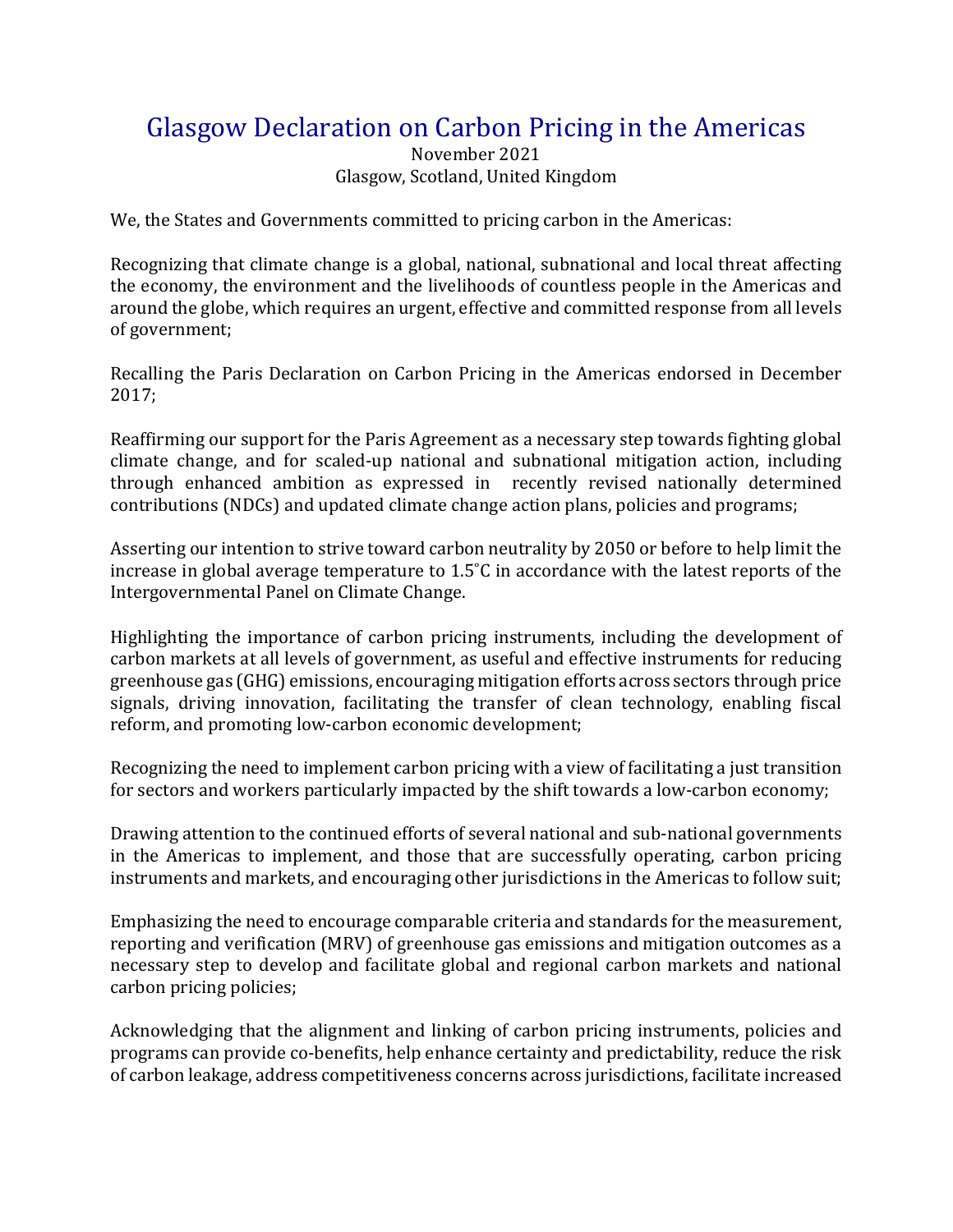liquidity in markets, promote administrative efficiency and, internalize the cost of GHG emissions;

Underlining the importance of pursuing voluntary international cooperation in carbon markets, including through the implementation of Article 6 of the Paris Agreement;

Affirming our shared vision of regional cooperation on carbon pricing in the Americas;

## **WE DECLARE** *our commitment to*

- Implementing or pursuing the implementation of carbon pricing as a central economic and environmental policy instrument for ambitious climate change action and as a key component of a green recovery from the COVID-19 pandemic;
- Working towards applying a cost of carbon to our public investment decisions, and encouraging private companies to do the same through internal carbon pricing;
- Regularly increasing the level of carbon pricing in our economies to better reflect the everincreasing cost of abatement action and the social cost of carbon to ensure that strong price signals are sent throughout our economies at the pace and scale required for transformational change;
- Pursuing the implementation of the "Carbon Pricing in the Americas" (CPA) platform by:
	- o Strengthening regional and international cooperation in an effort to share information, expertise, lessons learned and experiences;
	- o Identifying opportunities to increase the alignment and linking of carbon pricing instruments and carbon markets;
- Encouraging synergies and coordination among the existing carbon pricing initiatives and forums that are active in the Americas.

**We INVITE** all current and potential CPA partner institutions and organizations in providing resources, sharing knowledge and strengthening technical expertise to CPA members in designing, implementing, operating and linking carbon pricing instruments and MRV systems in order to maximize climate action, encourage real progress in reducing GHG emissions and support the implementation of this Declaration.

We ENCOURAGE governments, outside of the Americas, to collaborate with the CPA platform to expand and strengthen carbon pricing at the global level.

**We WELCOME** the support and active engagement of businesses, financial institutions, nongovernmental organizations, and civil society in developing and implementing robust, equitable, and effective carbon pricing policies.